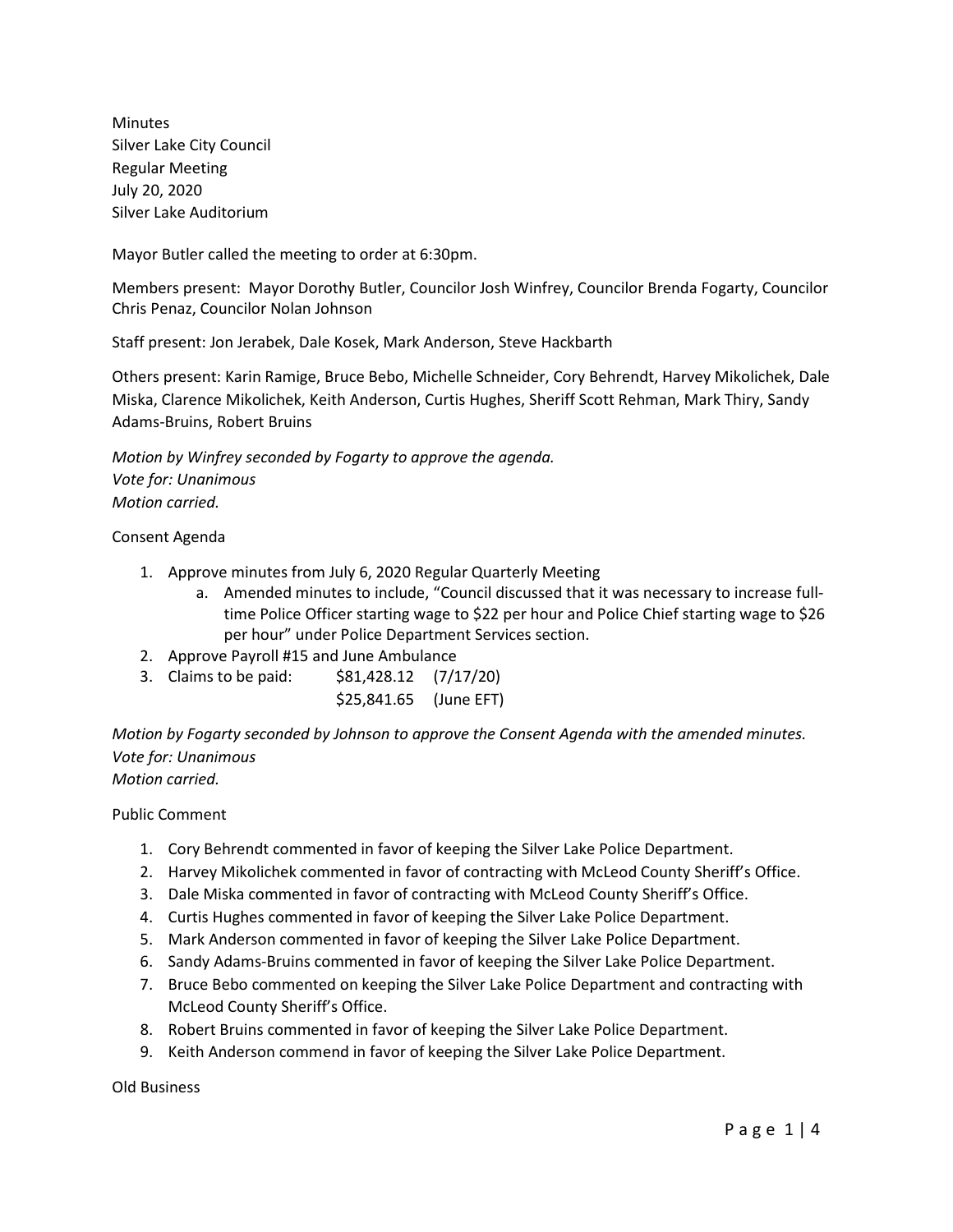1. Police Department Services. Council discussion on Police Services Survey results, the hiring history of the department, the need to increase wages for officers, the positives and negatives of contracting with McLeod County Sheriff's Office (MCSO) for coverage, what would be included in the MCSO coverage, and the affect on current part-time officers if contracting with MCSO. Lester Prairie City Council decided not to pursue merger at this time with unknowns of Silver Lake Police Department.

*Motion by Butler seconded by Fogarty to keep Silver Lake Police Department and increase officer wages.* 

*Vote for: Butler, Fogarty Vote against: Johnson, Penaz, Winfrey Motion failed. Motion by Winfrey to contract with McLeod County Sheriff's Office for remainder of the year for 40 hours coverage per week. Motion rescinded. Motion by Winfrey seconded by Penaz to contract with McLeod County Sheriff's Office for 1 year with 40 hours per week coverage at a rate of \$59.72 per hour. Vote for: Winfrey, Penaz, Johnson Vote against: Butler, Fogarty*

*Motion carried.* 

Special Meeting to be held on Monday, July 27 to discuss details of contract. MCSO could not provide 40-hour coverage until hiring another officer.

Mayor Butler called for a brief recess at 8:02pm. Mayor Butler called the meeting back to order at 8:11pm.

- 2. Preliminary Engineering Report Update. Historical/architecture review underway for proposed water treatment plant and water tower. Sludge testing at wastewater treatment ponds was performed with test results to follow.
- 3. Multi-Unit Housing Review. Discussed concern of occupancy at 104 Grove Ave S.
- 4. Local State of Emergency Review. Discussed continuing state of emergency as the State of MN extended the Peacetime Emergency.
- 5. Utility Payments. City Attorney advised City to not perform water shut-offs at this time. To discuss late penalties and payment options at Special Meeting on July 27.

## New Business

1. Coronavirus Relief Fund and McLeod County Cooperation. City to receive \$60,423 in funding from Federal relief program to be used toward COVID-19 related expenses. McLeod County reached out to cities/townships on fund administration partnership to allow for uniformity and oversight. County will be hiring a consultant to assist with administration. Silver Lake would decide how funds were spent if working with County. One option for fund expense would be to award grants to businesses negatively affected by COVID-19. Motion by Johnson seconded by Winfrey to partner with McLeod County on Coronavirus Relief Fund administration. Vote for: Unanimous

Motion carried.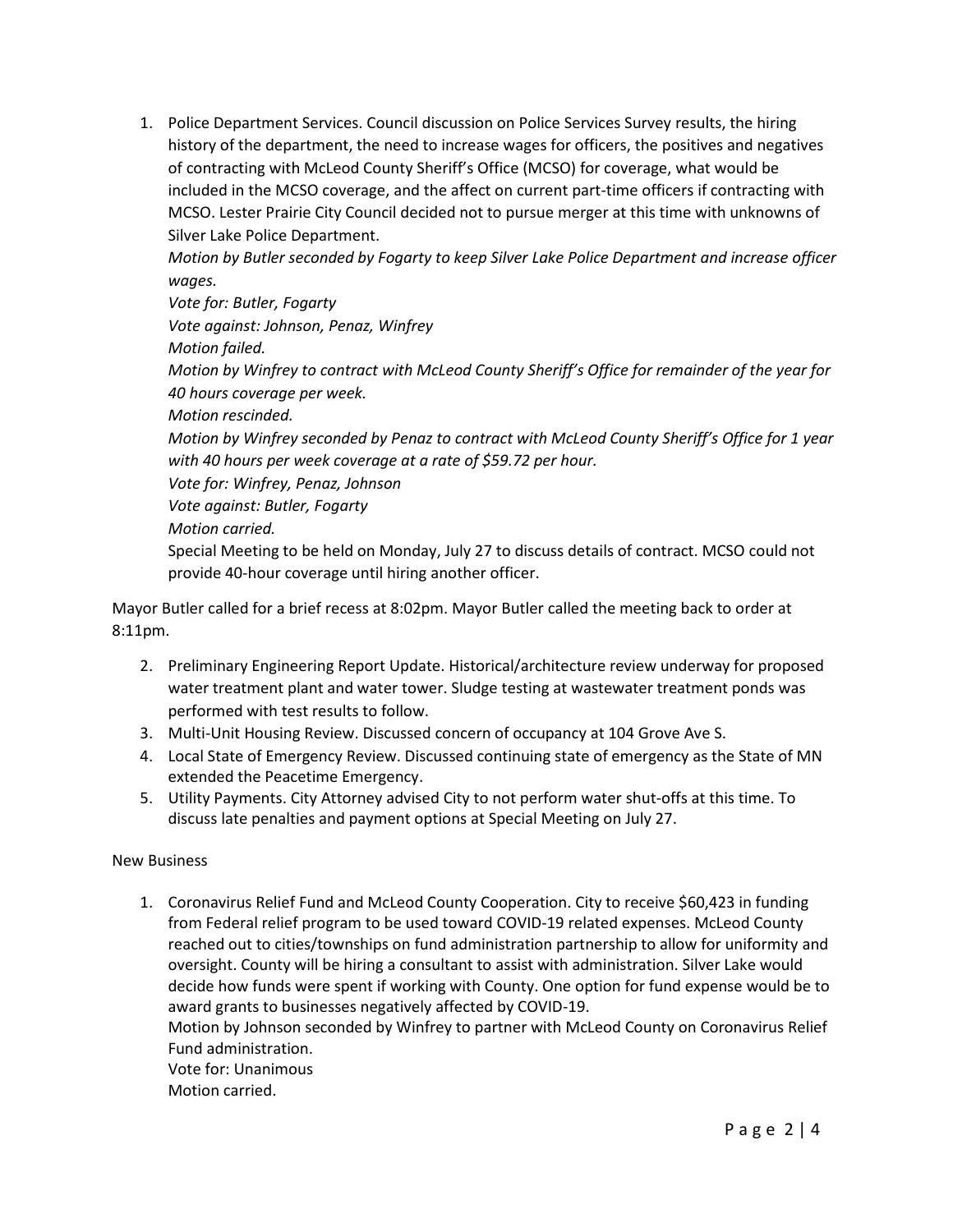2. 2021 Preliminary Budget. Council reviewed first draft of expense and revenue budgets for the City. Clerk Jerabek noted that health insurance increases were budgeted at 10 percent and wage adjustments at 2.5 percent increase. Clerk Jerabek to work with department heads on refining budget and planning for future capital expenses.

Department Business

- 1. Public Works
	- a. PeopleService operational report for May reviewed.
	- b. Televising and jetting by Hydro-Kleen expected to start on July 17.
	- c. Gelhen storm sewer repair scheduled for August 3.
	- d. Tree trimming on Frank St to be completed week of July 27.
- 2. Public Safety
	- a. Fire Department
		- i. Reviewed run report.
		- ii. Looking into purchase of crew cab truck.
		- iii. Meetings/trainings to be held in person.
	- b. Ambulance
		- i. Discussed power cot options, wages for EMTs, recruiting and budgeting.
		- ii. Reviewed run report.
	- c. Police Department
		- i. Squad involved in deer accident on July 13. Estimates being obtained and submitted to insurance.
- 3. Municipal Liquor Store
	- a. Sales for June were \$51,670.28 with a loss of \$1,771.18. Year-to-date sales were \$262,586.73 with a profit of \$5,008.64.
	- b. Speakers have been added to outdoor seating area.
	- c. Request to approve part-time bartender Amy King. King was approved by Personnel Committee on June 29, 2020. *Motion by Penaz seconded by Winfrey to approve Amy King as part-time bartender with starting wage of \$10.53/hr. Vote for: Unanimous Motion carried.*
- 4. Recreation
	- a. Reviewed pool repair progress and options for a new water feature if the umbrella feature is removed, repair options for pool tiles, and replacement of diving board.
	- b. Weed control performed in parks.
	- c. Summer recreation started on July 1 and will continue through end of July and have 25 participants.
- 5. Community Development
	- a. Planning Commission met on July 14 and discussed water storage options and estimates for other locations, Main Street lots interest, Coronavirus Relief Funds and business grants, and the future of Police Services in the City.
- 6. Administration
	- a. June Treasurer's Report.